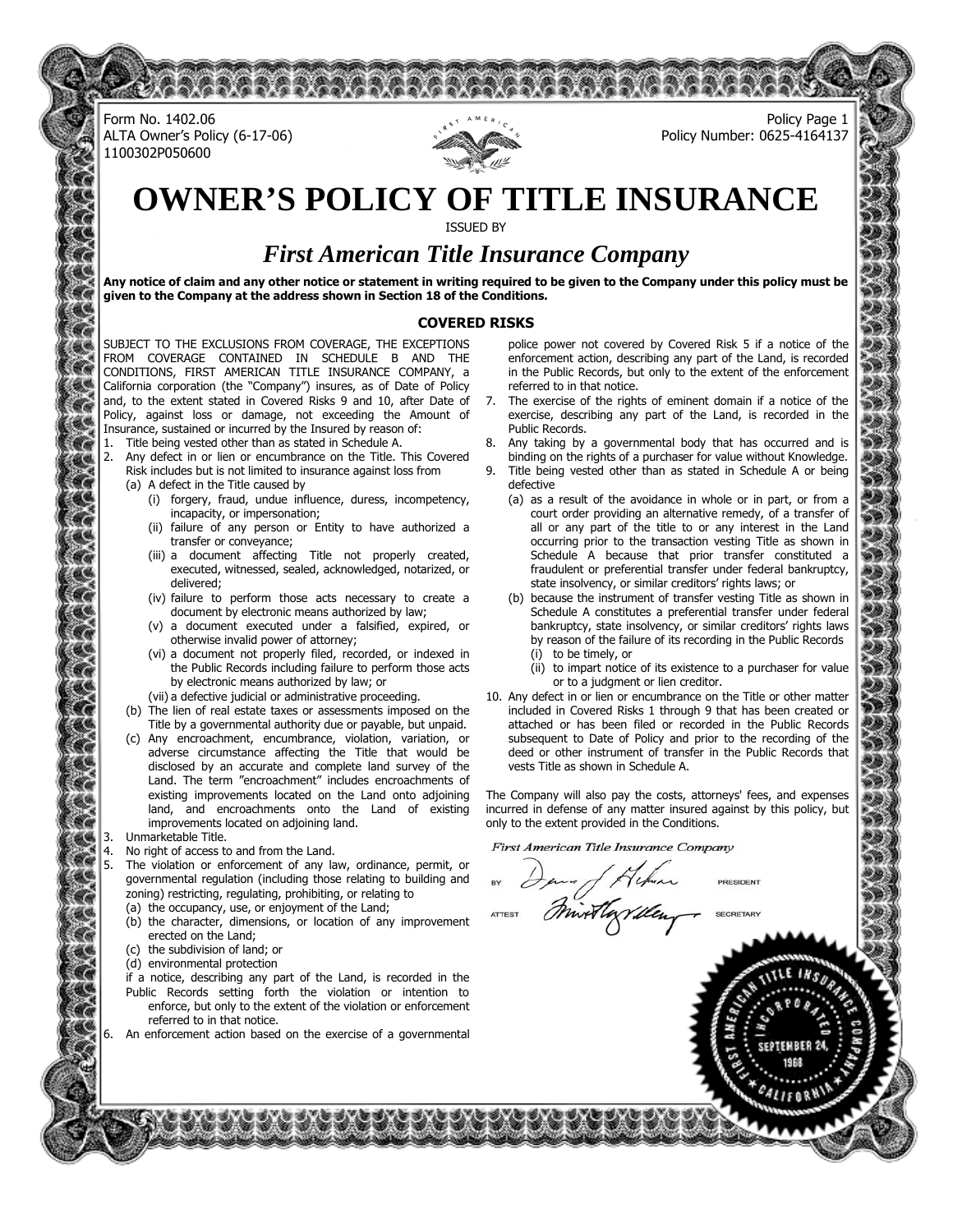#### **EXCLUSIONS FROM COVERAGE**

The following matters are expressly excluded from the coverage of this policy, and the Company will not pay loss or damage, costs, attorneys' fees, or expenses that arise by reason of:

- 1. (a) Any law, ordinance, permit, or governmental regulation (including those relating to building and zoning) restricting, regulating, prohibiting, or relating to
	- (i) the occupancy, use, or enjoyment of the Land;
	- (ii) the character, dimensions, or location of any improvement erected on the Land;
	- (iii) the subdivision of land; or
	- (iv) environmental protection;

 or the effect of any violation of these laws, ordinances, or governmental regulations. This Exclusion 1(a) does not modify or limit the coverage provided under Covered Risk 5.

- (b) Any governmental police power. This Exclusion 1(b) does not modify or limit the coverage provided under Covered Risk 6.
- 2. Rights of eminent domain. This Exclusion does not modify or limit the coverage provided under Covered Risk 7 or 8.

3. Defects, liens, encumbrances, adverse claims, or other matters

- (a) created, suffered, assumed, or agreed to by the Insured Claimant;
	- (b) not Known to the Company, not recorded in the Public Records at Date of Policy, but Known to the Insured Claimant and not disclosed in writing to the Company by the Insured Claimant prior to the date the Insured Claimant became an Insured under this policy;
	- (c) resulting in no loss or damage to the Insured Claimant;
	- (d) attaching or created subsequent to Date of Policy (however, this does not modify or limit the coverage provided under Covered Risks 9 and 10); or
- (e) resulting in loss or damage that would not have been sustained if the Insured Claimant had paid value for the Title.
- 4. Any claim, by reason of the operation of federal bankruptcy, state insolvency, or similar creditors' rights laws, that the transaction vesting the Title as shown in Schedule A, is
	- (a) a fraudulent conveyance or fraudulent transfer; or
	- (b) a preferential transfer for any reason not stated in Covered Risk 9 of this policy.
- 5. Any lien on the Title for real estate taxes or assessments imposed by governmental authority and created or attaching between Date of Policy and the date of recording of the deed or other instrument of transfer in the Public Records that vests Title as shown in Schedule A.

#### **CONDITIONS**

#### **1. DEFINITION OF TERMS**

- The following terms when used in this policy mean:
	- (a) "Amount of Insurance": The amount stated in Schedule A, as may be increased or decreased by endorsement to this policy, increased by Section 8(b), or decreased by Sections 10 and 11 of these Conditions.
		- "Date of Policy": The date designated as "Date of Policy" in Schedule A.
	- (c) "Entity": A corporation, partnership, trust, limited liability company, or other similar legal entity.
	- (d) "Insured": The Insured named in Schedule A.
		- (i) The term "Insured" also includes
			- (A) successors to the Title of the Insured by operation of law as distinguished from purchase, including heirs, devisees, survivors, personal representatives, or next of kin;
			- (B) successors to an Insured by dissolution, merger, consolidation, distribution, or reorganization;
			- (C) successors to an Insured by its conversion to another kind of Entity;
			- (D) a grantee of an Insured under a deed delivered without payment of actual valuable consideration conveying the Title
				- (1) if the stock, shares, memberships, or other equity interests of the grantee are wholly-owned by the named Insured,
				- (2) if the grantee wholly owns the named Insured,
				- (3) if the grantee is wholly-owned by an affiliated Entity of the named Insured, provided the affiliated Entity and the named Insured are both wholly-owned by the same person or Entity, or
				- (4) if the grantee is a trustee or beneficiary of a trust created by a written instrument established by the Insured named in Schedule A for estate planning purposes.
- (ii) With regard to (A), (B), (C), and (D) reserving, however, all rights and defenses as to any successor that the Company would have had against any predecessor Insured.
- (e) "Insured Claimant": An Insured claiming loss or damage.
- "Knowledge" or "Known": Actual knowledge, not constructive knowledge or notice that may be imputed to an Insured by reason of the Public Records or any other records that impart constructive notice of matters affecting the Title.
- "Land": The land described in Schedule A, and affixed improvements that by law constitute real property. The term "Land" does not include any property beyond the lines of the area described in Schedule A, nor any right, title, interest, estate, or easement in abutting streets, roads, avenues, alleys, lanes, ways, or waterways, but this does not modify or limit the extent that a right of access to and from the Land is insured by this policy.
- (h) "Mortgage": Mortgage, deed of trust, trust deed, or other security instrument, including one evidenced by electronic means authorized by law.
- "Public Records": Records established under state statutes at Date of Policy for the purpose of imparting constructive notice of matters relating to real property to purchasers for value and without Knowledge. With respect to Covered Risk 5(d), "Public Records" shall also include environmental protection liens filed in the records of the clerk of the United States District Court for the district where the Land is located.
- "Title": The estate or interest described in Schedule A.
- (k) "Unmarketable Title": Title affected by an alleged or apparent matter that would permit a prospective purchaser or lessee of the Title or lender on the Title to be released from the obligation to purchase, lease, or lend if there is a contractual condition requiring the delivery of marketable title.

#### **2. CONTINUATION OF INSURANCE**

 The coverage of this policy shall continue in force as of Date of Policy in favor of an Insured, but only so long as the Insured retains an estate or interest in the Land, or holds an obligation secured by a purchase money Mortgage given by a purchaser from the Insured, or only so long as the Insured shall have liability by reason of warranties in any transfer or conveyance of the Title. This policy shall not continue in force in favor of any purchaser from the Insured of either (i) an estate or interest in the Land, or (ii) an obligation secured by a purchase money Mortgage given to the Insured.

#### **3. NOTICE OF CLAIM TO BE GIVEN BY INSURED CLAIMANT**

 The Insured shall notify the Company promptly in writing (i) in case of any litigation as set forth in Section 5(a) of these Conditions, (ii) in case Knowledge shall come to an Insured hereunder of any claim of title or interest that is adverse to the Title, as insured, and that might cause loss or damage for which the Company may be liable by virtue of this policy, or (iii) if the Title, as insured, is rejected as Unmarketable Title. If the Company is prejudiced by the failure of the Insured Claimant to provide prompt notice, the Company's liability to the Insured Claimant under the policy shall be reduced to the extent of the prejudice.

#### **4. PROOF OF LOSS**

 In the event the Company is unable to determine the amount of loss or damage, the Company may, at its option, require as a condition of payment that the Insured Claimant furnish a signed proof of loss. The proof of loss must describe the defect, lien, encumbrance, or other matter insured against by this policy that constitutes the basis of loss or damage and shall state, to the extent possible, the basis of calculating the amount of the loss or damage.

#### **5. DEFENSE AND PROSECUTION OF ACTIONS**

- (a) Upon written request by the Insured, and subject to the options contained in Section 7 of these Conditions, the Company, at its own cost and without unreasonable delay, shall provide for the defense of an Insured in litigation in which any third party asserts a claim covered by this policy adverse to the Insured. This obligation is limited to only those stated causes of action alleging matters insured against by this policy. The Company shall have the right to select counsel of its choice (subject to the right of the Insured to object for reasonable cause) to represent the Insured as to those stated causes of action. It shall not be liable for and will not pay the fees of any other counsel. The Company will not pay any fees, costs, or expenses incurred by the Insured in the defense of those causes of action that allege matters not insured against by this policy.
- (b) The Company shall have the right, in addition to the options contained in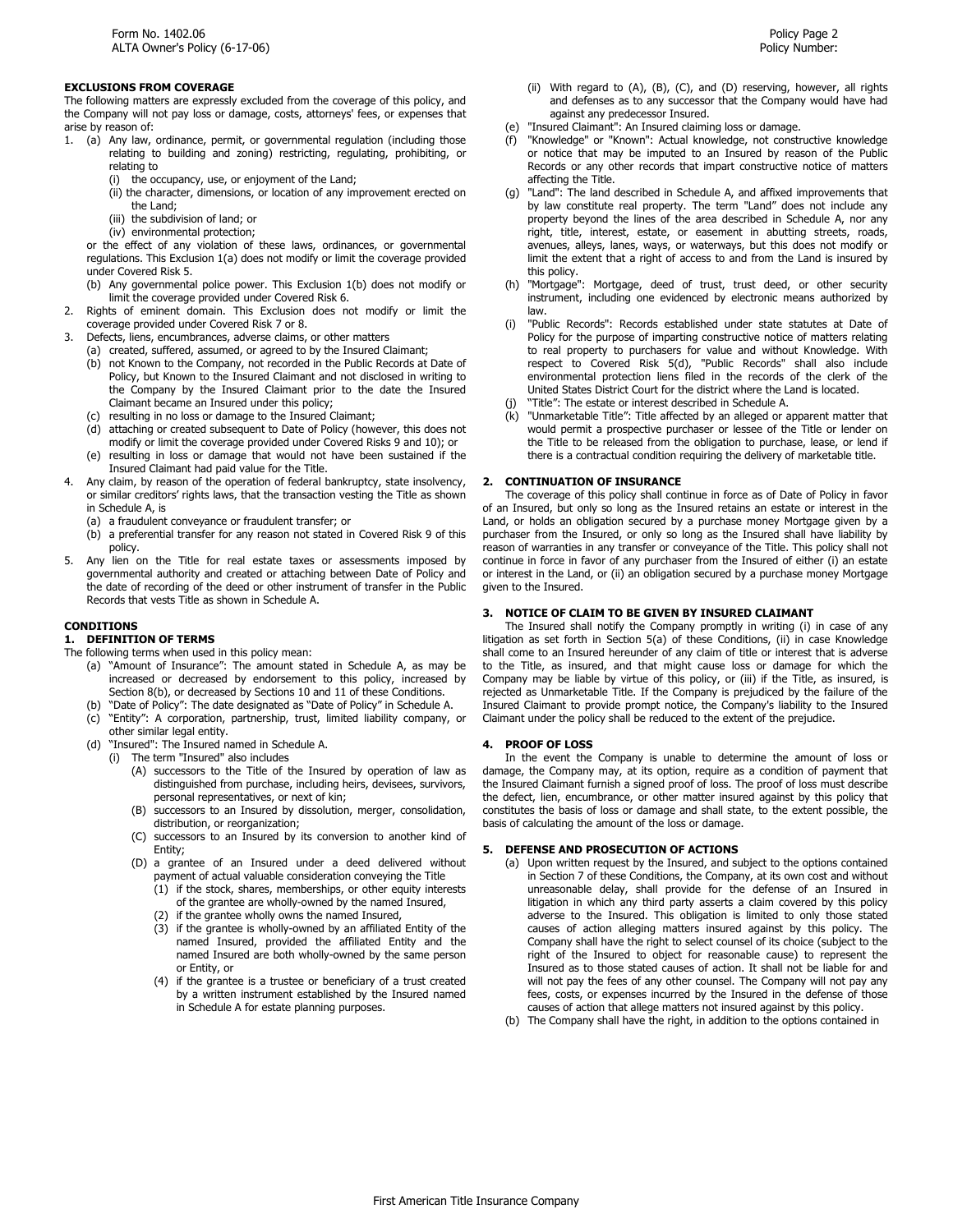Section 7 of these Conditions, at its own cost, to institute and prosecute any action or proceeding or to do any other act that in its opinion may be necessary or desirable to establish the Title, as insured, or to prevent or reduce loss or damage to the Insured. The Company may take any appropriate action under the terms of this policy, whether or not it shall be liable to the Insured. The exercise of these rights shall not be an admission of liability or waiver of any provision of this policy. If the Company exercises its rights under this subsection, it must do so diligently.

 (c) Whenever the Company brings an action or asserts a defense as required or permitted by this policy, the Company may pursue the litigation to a final determination by a court of competent jurisdiction, and it expressly reserves the right, in its sole discretion, to appeal any adverse judgment or order.

#### **6. DUTY OF INSURED CLAIMANT TO COOPERATE**

- (a) In all cases where this policy permits or requires the Company to prosecute or provide for the defense of any action or proceeding and any appeals, the Insured shall secure to the Company the right to so prosecute or provide defense in the action or proceeding, including the right to use, at its option, the name of the Insured for this purpose. Whenever requested by the Company, the Insured, at the Company's expense, shall give the Company all reasonable aid (i) in securing evidence, obtaining witnesses, prosecuting or defending the action or proceeding, or effecting settlement, and (ii) in any other lawful act that in the opinion of the Company may be necessary or desirable to establish the Title or any other matter as insured. If the Company is prejudiced by the failure of the Insured to furnish the required cooperation, the Company's obligations to the Insured under the policy shall terminate, including any liability or obligation to defend, prosecute, or continue any litigation, with regard to the matter or matters requiring such cooperation.
- (b) The Company may reasonably require the Insured Claimant to submit to examination under oath by any authorized representative of the Company and to produce for examination, inspection, and copying, at such reasonable times and places as may be designated by the authorized representative of the Company, all records, in whatever medium maintained, including books, ledgers, checks, memoranda, correspondence, reports, e-mails, disks, tapes, and videos whether bearing a date before or after Date of Policy, that reasonably pertain to the loss or damage. Further, if requested by any authorized representative of the Company, the Insured Claimant shall grant its permission, in writing, for any authorized representative of the Company to examine, inspect, and copy all of these records in the custody or control of a third party that reasonably pertain to the loss or damage. All information designated as confidential by the Insured Claimant provided to the Company pursuant to this Section shall not be disclosed to others unless, in the reasonable judgment of the Company, it is necessary in the administration of the claim. Failure of the Insured Claimant to submit for examination under oath, produce any reasonably requested information, or grant permission to secure reasonably necessary information from third parties as required in this subsection, unless prohibited by law or governmental regulation, shall terminate any liability of the Company under this policy as to that claim.

#### **7. OPTIONS TO PAY OR OTHERWISE SETTLE CLAIMS; TERMINATION OF LIABILITY**

 In case of a claim under this policy, the Company shall have the following additional options:

(a) To Pay or Tender Payment of the Amount of Insurance.

 To pay or tender payment of the Amount of Insurance under this policy together with any costs, attorneys' fees, and expenses incurred by the Insured Claimant that were authorized by the Company up to the time of payment or tender of payment and that the Company is obligated to pay. Upon the exercise by the Company of this option, all liability and obligations of the Company to the Insured under this policy, other than to make the payment required in this subsection, shall terminate, including any liability or obligation to defend, prosecute, or continue any litigation.

- (b) To Pay or Otherwise Settle With Parties Other Than the Insured or With the Insured Claimant.
	- (i) To pay or otherwise settle with other parties for or in the name of an Insured Claimant any claim insured against under this policy. In addition, the Company will pay any costs, attorneys' fees, and expenses incurred by the Insured Claimant that were authorized by the Company up to the time of payment and that the Company is obligated to pay; or
	- (ii) To pay or otherwise settle with the Insured Claimant the loss or damage provided for under this policy, together with any costs,

attorneys' fees, and expenses incurred by the Insured Claimant that were authorized by the Company up to the time of payment and that the Company is obligated to pay.

Upon the exercise by the Company of either of the options provided for in subsections (b)(i) or (ii), the Company's obligations to the Insured under this policy for the claimed loss or damage, other than the payments required to be made, shall terminate, including any liability or obligation to defend, prosecute, or continue any litigation.

#### **8. DETERMINATION AND EXTENT OF LIABILITY**

 This policy is a contract of indemnity against actual monetary loss or damage sustained or incurred by the Insured Claimant who has suffered loss or damage by reason of matters insured against by this policy.

- (a) The extent of liability of the Company for loss or damage under this policy shall not exceed the lesser of
	- (i) the Amount of Insurance; or
	- (ii) the difference between the value of the Title as insured and the value of the Title subject to the risk insured against by this policy.
- (b) If the Company pursues its rights under Section 5 of these Conditions and is unsuccessful in establishing the Title, as insured,
	- (i) the Amount of Insurance shall be increased by 10%, and
	- (ii) the Insured Claimant shall have the right to have the loss or damage determined either as of the date the claim was made by the Insured Claimant or as of the date it is settled and paid.
- (c) In addition to the extent of liability under (a) and (b), the Company will also pay those costs, attorneys' fees, and expenses incurred in accordance with Sections 5 and 7 of these Conditions.

#### **9. LIMITATION OF LIABILITY**

- (a) If the Company establishes the Title, or removes the alleged defect, lien, or encumbrance, or cures the lack of a right of access to or from the Land, or cures the claim of Unmarketable Title, all as insured, in a reasonably diligent manner by any method, including litigation and the completion of any appeals, it shall have fully performed its obligations with respect to that matter and shall not be liable for any loss or damage caused to the Insured.
- (b) In the event of any litigation, including litigation by the Company or with the Company's consent, the Company shall have no liability for loss or damage until there has been a final determination by a court of competent jurisdiction, and disposition of all appeals, adverse to the Title, as insured.
- (c) The Company shall not be liable for loss or damage to the Insured for liability voluntarily assumed by the Insured in settling any claim or suit without the prior written consent of the Company.

#### **10. REDUCTION OF INSURANCE; REDUCTION OR TERMINATION OF LIABILITY**

All payments under this policy, except payments made for costs, attorneys' fees, and expenses, shall reduce the Amount of Insurance by the amount of the payment.

#### **11. LIABILITY NONCUMULATIVE**

 The Amount of Insurance shall be reduced by any amount the Company pays under any policy insuring a Mortgage to which exception is taken in Schedule B or to which the Insured has agreed, assumed, or taken subject, or which is executed by an Insured after Date of Policy and which is a charge or lien on the Title, and the amount so paid shall be deemed a payment to the Insured under this policy.

#### **12. PAYMENT OF LOSS**

 When liability and the extent of loss or damage have been definitely fixed in accordance with these Conditions, the payment shall be made within 30 days.

#### **13. RIGHTS OF RECOVERY UPON PAYMENT OR SETTLEMENT**

 (a) Whenever the Company shall have settled and paid a claim under this policy, it shall be subrogated and entitled to the rights of the Insured Claimant in the Title and all other rights and remedies in respect to the claim that the Insured Claimant has against any person or property, to the extent of the amount of any loss, costs, attorneys' fees, and expenses paid by the Company. If requested by the Company, the Insured Claimant shall execute documents to evidence the transfer to the Company of these rights and remedies. The Insured Claimant shall permit the Company to sue, compromise, or settle in the name of the Insured Claimant and to use the name of the Insured Claimant in any transaction or litigation involving these rights and remedies.

 If a payment on account of a claim does not fully cover the loss of the Insured Claimant, the Company shall defer the exercise of its right to recover until after the Insured Claimant shall have recovered its loss.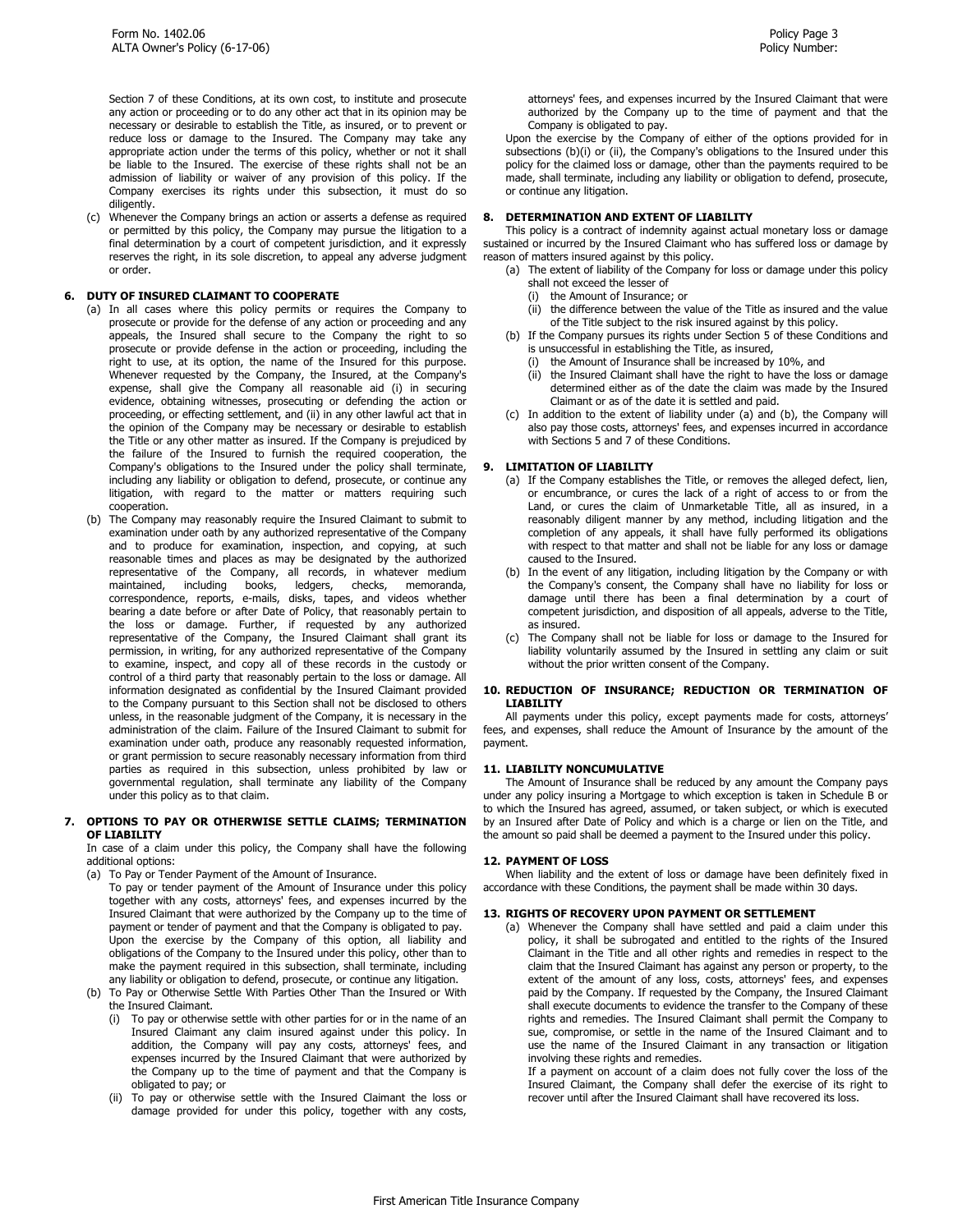(b) The Companyís right of subrogation includes the rights of the Insured to indemnities, guaranties, other policies of insurance, or bonds, notwithstanding any terms or conditions contained in those instruments that address subrogation rights.

#### **14. ARBITRATION**

 Either the Company or the Insured may demand that the claim or controversy shall be submitted to arbitration pursuant to the Title Insurance Arbitration Rules of the American Land Title Association ("Rules"). Except as provided in the Rules, there shall be no joinder or consolidation with claims or controversies of other persons. Arbitrable matters may include, but are not limited to, any controversy or claim between the Company and the Insured arising out of or relating to this policy, any service in connection with its issuance or the breach of a policy provision, or to any other controversy or claim arising out of the transaction giving rise to this policy. All arbitrable matters when the Amount of Insurance is \$2,000,000 or less shall be arbitrated at the option of either the Company or the Insured. All arbitrable matters when the Amount of Insurance is in excess of \$2,000,000 shall be arbitrated only when agreed to by both the Company and the Insured. Arbitration pursuant to this policy and under the Rules shall be binding upon the parties. Judgment upon the award rendered by the Arbitrator(s) may be entered in any court of competent jurisdiction.

#### **15. LIABILITY LIMITED TO THIS POLICY; POLICY ENTIRE CONTRACT**

- (a) This policy together with all endorsements, if any, attached to it by the Company is the entire policy and contract between the Insured and the Company. In interpreting any provision of this policy, this policy shall be construed as a whole.
- (b) Any claim of loss or damage that arises out of the status of the Title or by any action asserting such claim shall be restricted to this policy.
- (c) Any amendment of or endorsement to this policy must be in writing and authenticated by an authorized person, or expressly incorporated by Schedule A of this policy.

 (d) Each endorsement to this policy issued at any time is made a part of this policy and is subject to all of its terms and provisions. Except as the endorsement expressly states, it does not (i) modify any of the terms and provisions of the policy, (ii) modify any prior endorsement, (iii) extend the Date of Policy, or (iv) increase the Amount of Insurance.

#### **16. SEVERABILITY**

 In the event any provision of this policy, in whole or in part, is held invalid or unenforceable under applicable law, the policy shall be deemed not to include that provision or such part held to be invalid, but all other provisions shall remain in full force and effect.

#### **17. CHOICE OF LAW; FORUM**

- (a) Choice of Law: The Insured acknowledges the Company has underwritten the risks covered by this policy and determined the premium charged therefore in reliance upon the law affecting interests in real property and applicable to the interpretation, rights, remedies, or enforcement of policies of title insurance of the jurisdiction where the Land is located. Therefore, the court or an arbitrator shall apply the law of the jurisdiction where the Land is located to determine the validity of claims against the Title that are adverse to the Insured and to interpret and enforce the terms of this policy. In neither case shall the court or arbitrator apply its conflicts of law principles to determine the applicable law.
- (b) Choice of Forum: Any litigation or other proceeding brought by the Insured against the Company must be filed only in a state or federal court within the United States of America or its territories having appropriate jurisdiction.

#### **18. NOTICES, WHERE SENT**

 Any notice of claim and any other notice or statement in writing required to be given to the Company under this policy must be given to the Company at 1 First American Way, Santa Ana, CA 92707, Attn: Claims Department.

# *POLICY OF TITLE INSURANCE*

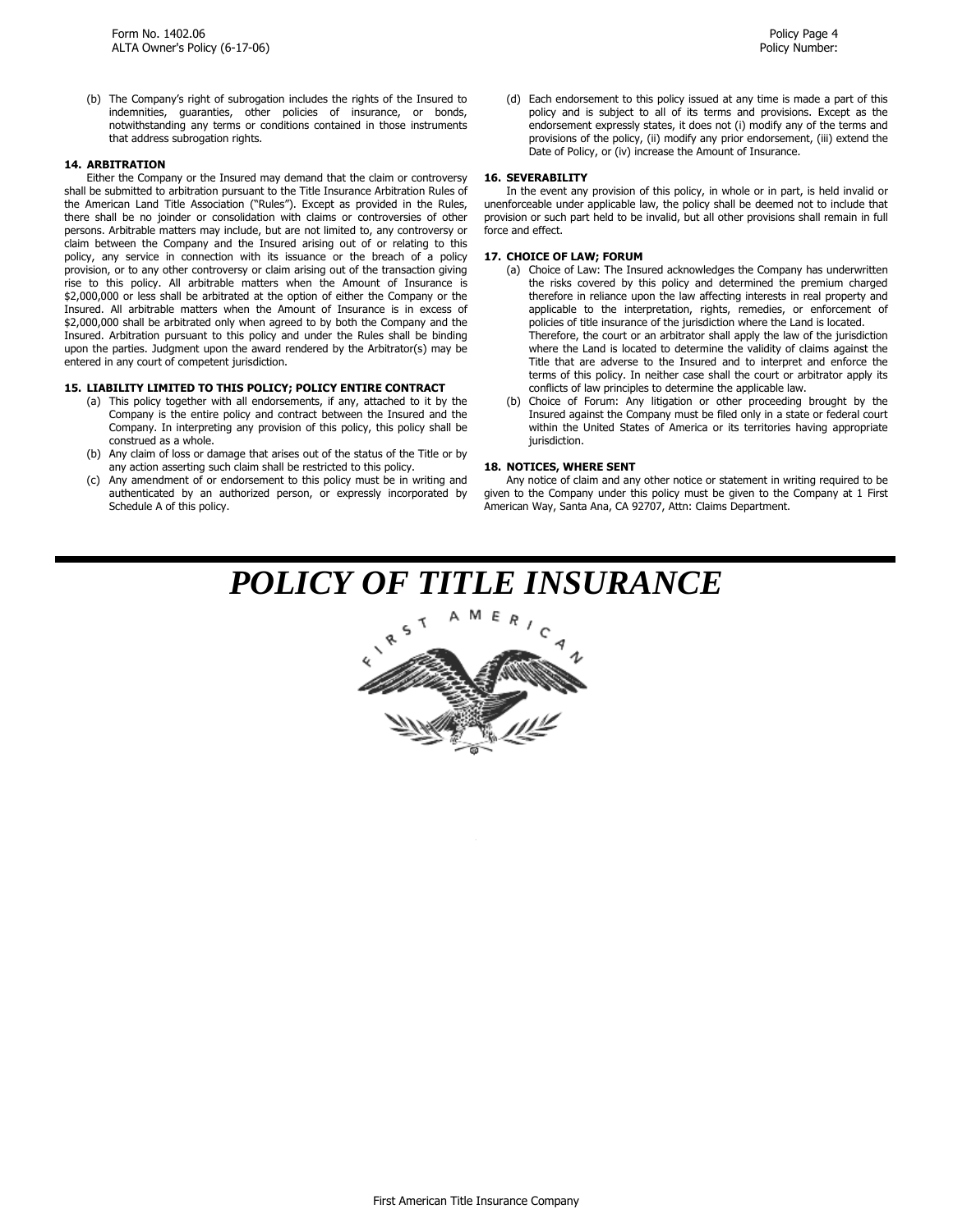## **SCHEDULE A**

## **First American Title Insurance Company**

Name and Address of Title Insurance Company: First American Title Insurance Company 1 First American Way Santa Ana, CA 92707

Date of Policy: October 25, 2012 at 8:00 a.m.

File No.: **0625-4164137** Policy No.: **0625-4164137**  Address Reference: Vacant Land, Rancho Mirage, CA

Amount of Insurance: \$514.00 **Premium: \$395.00** Premium: \$395.00

1. Name of Insured:

Coachella Valley Water District, a public agency of the State of California

2. The estate or interest in the Land that is insured by this policy is:

An easement.

3. Title is vested in:

Coachella Valley Water District, a public agency of the State of California

4. The Land referred to in this policy is described as follows:

Real property in the City of Rancho Mirage, County of Riverside, State of California, described as follows:

A NONEXCLUSIVE SEWER PIPELINE EASEMENT BEING A PORTION OF LOT "D" OF TRACT MAP NO. 34227, FILED IN BOOK 432, OF MAPS, AT PAGES 38 THROUGH 45, INCLUSIVE, IN THE OFFICE OF THE COUNTY RECORDER OF RIVERSIDE COUNTY, STATE OF CALIFORNIA, LOCATED IN A PORTION OF THE NORTHWEST QUARTER OF SECTION 30, TOWNSHIP 4 SOUTH, RANGE 6 EAST, SAN BERNARDINO MERIDIAN, MORE PARTICULARLY DESCRIBED AS FOLLOWS:

BEGINNING AT THE SOUTHEAST CORNER OF LOT "H" OF SAID TRACT MAP NO. 34227, ALSO BEING THE SOUTHEAST CORNER OF THAT EXISTING 20.00 FOOT WIDE SEWER EASEMENT DEDICATED TO THE COACHELLA VALLEY WATER DISTRICT ON SAID TRACT MAP NO. 34227, THENCE NORTH 89º41'14" EAST ALONG THE EASTERLY PROLONGATION OF THE SOUTH LINE OF SAID LOT "H", A DISTANCE OF 7.00 FEET TO A POINT IN THE EAST LINE OF LOT "D" OF SAID TRACT MAP NO. 34227;

THENCE ALONG SAID EAST LINE NORTH 00°09'26" EAST, A DISTANCE OF 20.00 FEET TO THE INTERSECTION WITH THE EASTERLY PROLONGATION OF THE NORTH LINE OF SAID EXISTING 20.00 FOOT WIDE SEWER EASEMENT;

THENCE LEAVING SAID EAST LINE SOUTH 89º41'14" WEST, A DISTANCE OF 7.00 FEET TO THE NORTHEAST CORNER OF SAID EXISTING 20.00 FOOT WIDE SEWER EASEMENT, ALSO BEING A POINT IN THE EAST LINE OF AFORMENTIONED LOT "H";

THENCE ALONG SAID EAST LINE SOUTH 00°09'26" WEST, A DISTANCE OF 20.00 FEET TO THE POINT OF BEGINNING.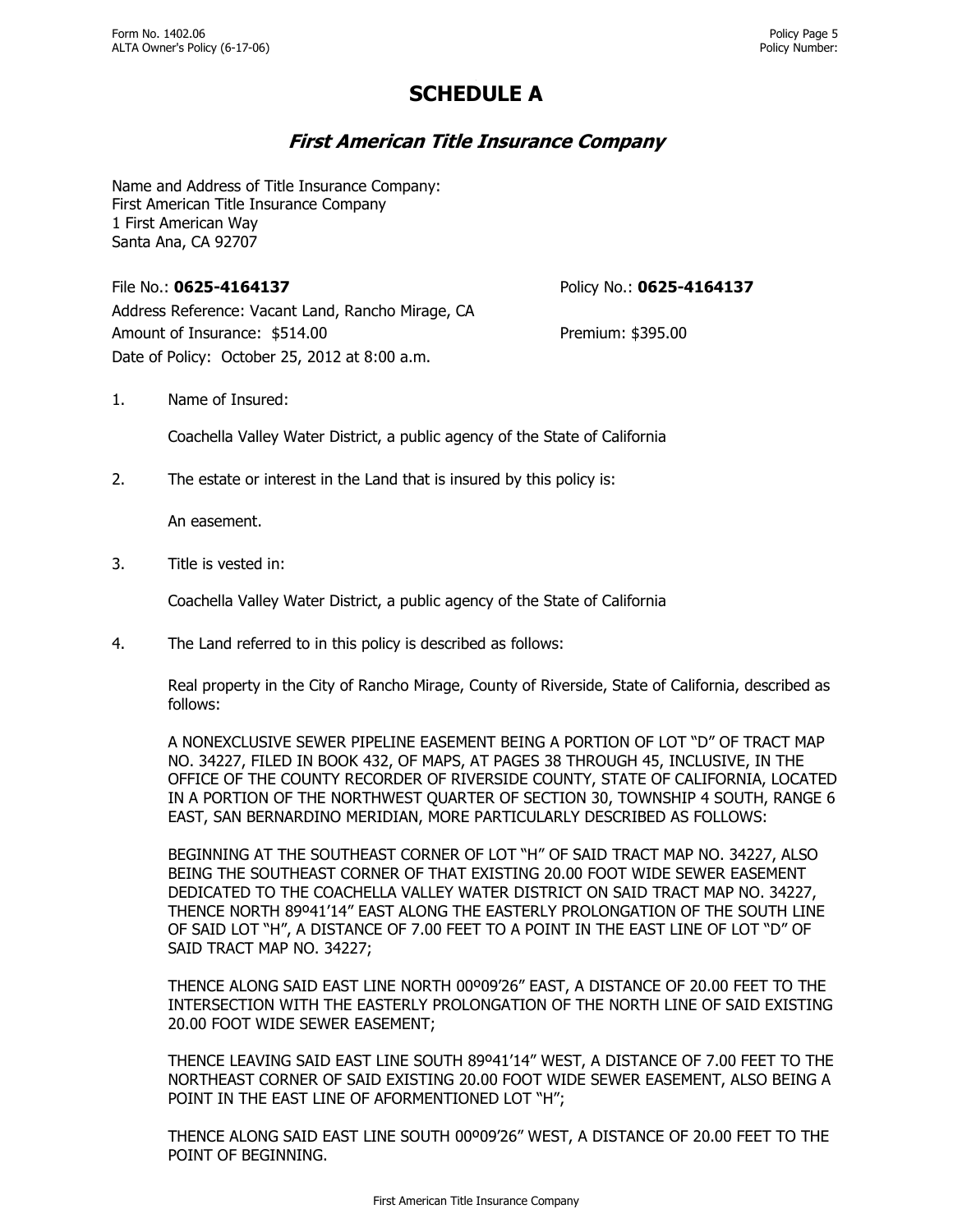APN: A portion of 685-330-042-3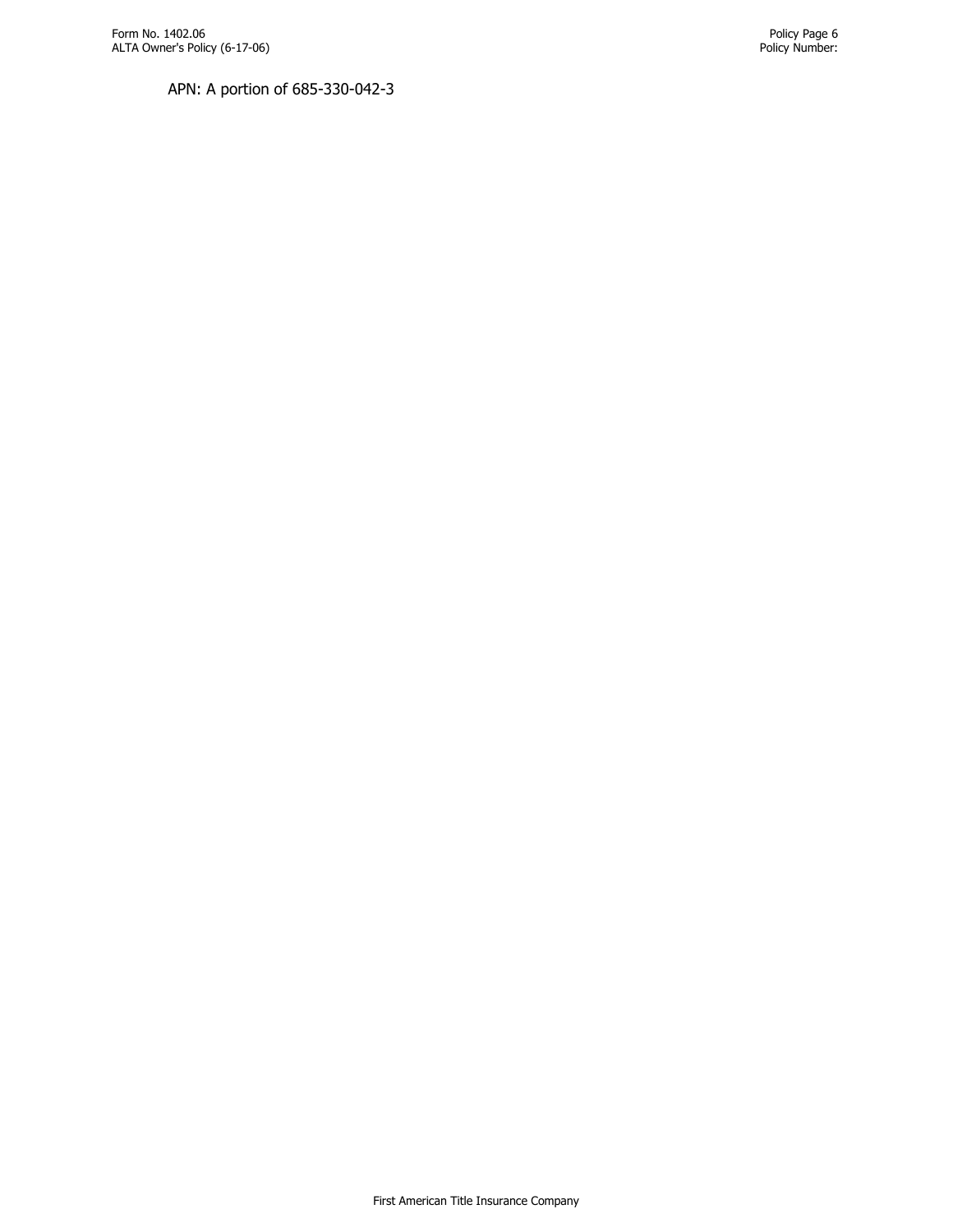## **SCHEDULE B**

File No. **0625-4164137** Policy No. **0625-4164137**

## **EXCEPTIONS FROM COVERAGE**

This Policy does not insure against loss or damage, and the Company will not pay costs, attorneys' fees, or expenses that arise by reason of:

### **Part One:**

- 1. (a) Taxes or assessments that are not shown as existing liens by the records of any taxing authority that levies taxes or assessments on real property or by the Public Records; (b) proceedings by a public agency that may result in taxes or assessments, or notices of such proceedings, whether or not shown by the records of such agency or by the Public Records.
- 2. Any facts, rights, interests, or claims that are not shown by the Public Records but that could be ascertained by an inspection of the Land or that may be asserted by persons in possession of the Land.
- 3. Easements, liens or encumbrances, or claims thereof, not shown by the Public Records.
- 4. Any encroachment, encumbrance, violation, variation, or adverse circumstance affecting the Title that would be disclosed by an accurate and complete land survey of the Land and not shown by the Public Records.
- 5. (a) Unpatented mining claims; (b) reservations or exceptions in patents or in Acts authorizing the issuance thereof; (c) water rights, claims or title to water, whether or not the matters excepted under (a), (b), or (c) are shown by the Public Records.

### **Part Two:**

1. General and special taxes and assessments for the fiscal year 2012-2013.

| First Installment:  | \$1,062.24, OPEN |
|---------------------|------------------|
| Penalty:            | \$0.00           |
| Second Installment: | \$1,062.24, OPEM |
| Penalty:            | \$0.00           |
| Tax Rate Area:      | 017-278          |
| A. P. No.:          | 685-330-042-3    |

2. Supplemental taxes for the year 2012-2013 assessed pursuant to Chapter 3.5 commencing with Section 75 of the California Revenue and Taxation Code.

| First Installment:  | \$10.39, OPEN |
|---------------------|---------------|
| Penalty:            | \$0.00        |
| Second Installment: | \$10.39, OPEN |
| Penalty:            | \$0.00        |
| Tax Rate Area:      | 017-278       |
| A. P. No.:          | 053-172-529-0 |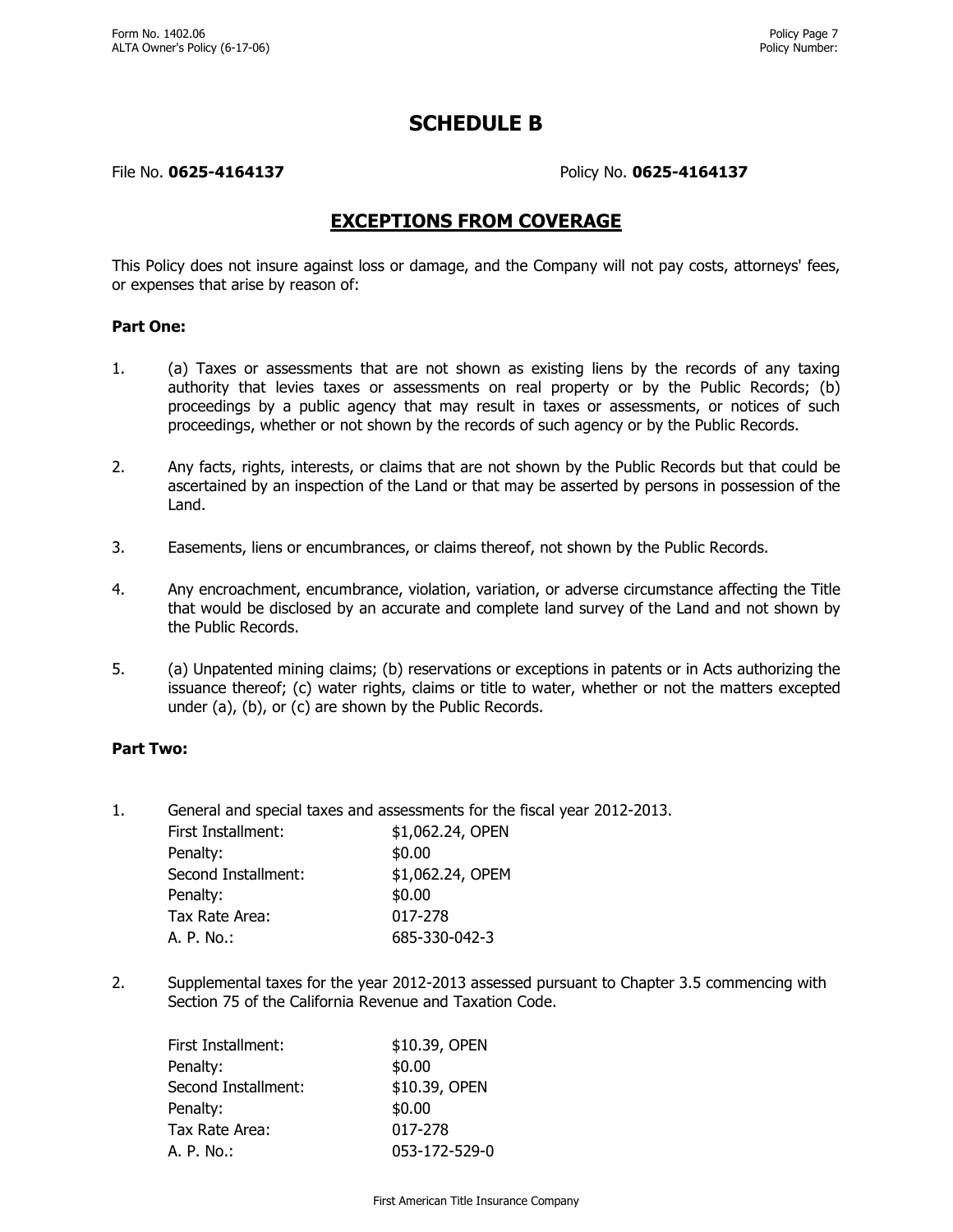- 3. The lien of supplemental taxes, if any, assessed pursuant to Chapter 3.5 commencing with Section 75 of the California Revenue and Taxation Code.
- 4. An easement for pipelines and incidental purposes, recorded July 10, 1956 in Book 1940, Page 353 of Official Records.

In Favor of: Rancho Ramon Water Company Affects: The land

The location of the easement cannot be determined from record information.

5. An easement for either or both pole lines, conduit or underground facilities and incidental purposes, recorded July 10, 1956 in Book 1940, Page 402 of Official Records. In Favor of: Rancho Ramon Water Company Affects: The land

The location of the easement cannot be determined from record information.

6. An easement for water mains, valves, pipes and facilities and incidental purposes, recorded January 18, 1957 as Instrument No. 4421 in Book 2026, Page 533 of Official Records. In Favor of: Rancho Ramon Water Company, a Corporation Affects: The land

The location of the easement cannot be determined from record information.

- 7. A right of way for ditches and canals as reserved by the United States of America in the patent recorded July 13, 1962 as Instrument No. 65863 of Official Records.
- 8. An easement for roadways and public utilities as reserved by the United States of America over a strip of land not exceeding 33 feet in width located along the boundaries of the land described in the patent recorded July 13, 1962, as Instrument No. 65863, Official Records.
- 9. The terms and provisions contained in the document entitled "Resolution of the Board of Directors of Coachella Valley Water District, Resolution 2003-49" recorded August 6, 2003 as Instrument No. 03-597460 of Official Records.
- 10. The terms and provisions contained in the document entitled "Maintenance Covenant for Required Landscaping and Integrated Architectural Features" recorded February 25, 2009 as Instrument No. 2009-0091890 of Official Records.
- 11. The terms and provisions contained in the document entitled Domestic Water and/or Sanitation System Installation Agreement executed by and between Coachella Valley Water District, a public agency of the State of California and Shining Star Management LLC recorded May 14, 2009 as Instrument No. 2009-0243255 of Official Records.